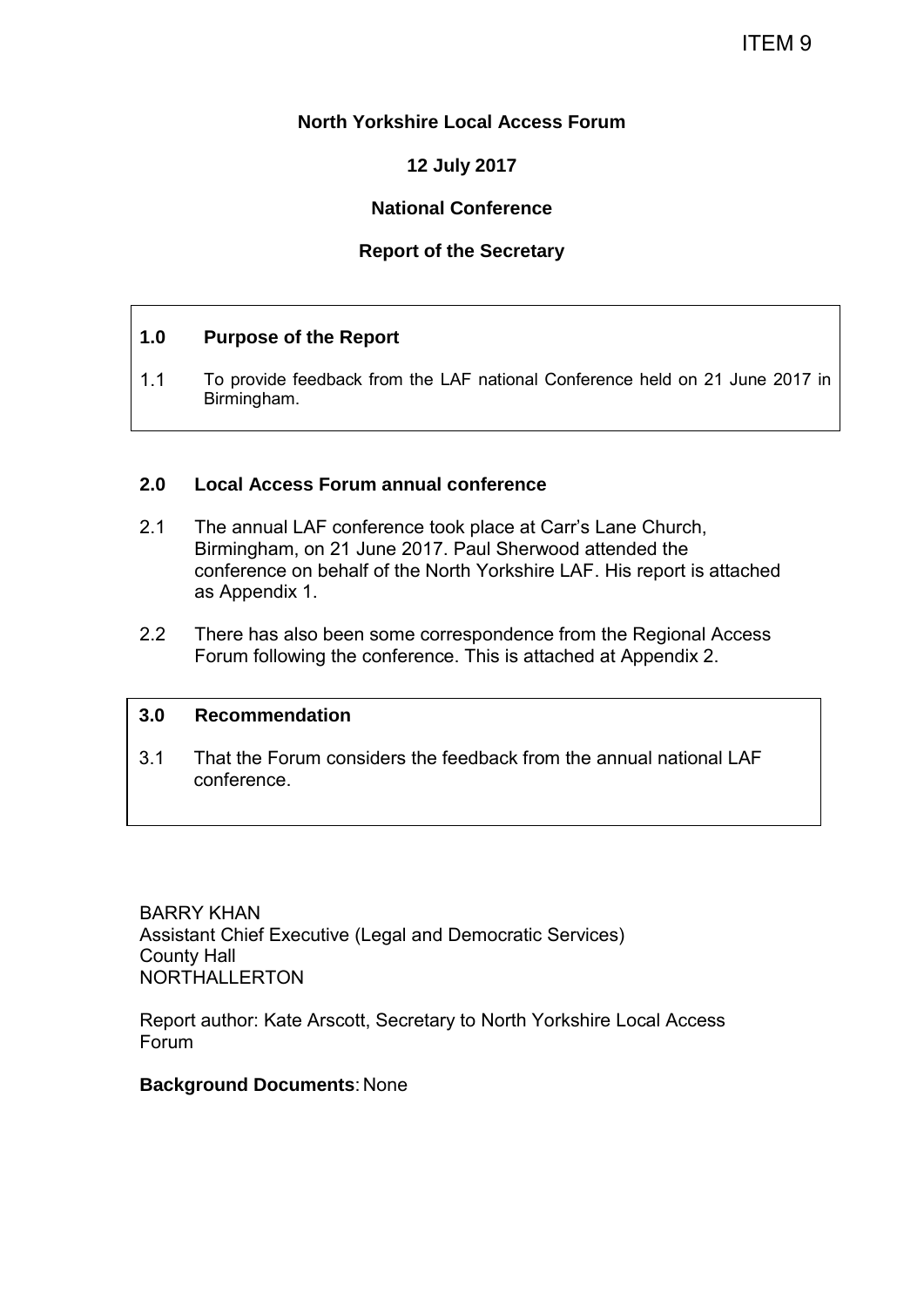# L.A.F. National Conference, Birmingham - 21st June 2017

## Brief Report

The 2017 annual conference, held at the Carrs Lane Centre in Birmingham had about 80 delegates, most of which were LAF members and associated organisations/bodies with several employees of local authorities. A fairly even mix of male and female delegates, mainly middle aged – if not elderly!

Due to the appalling venue this report is somewhat limited in quality of information. Fortunately, the centre was fairly close to Birmingham station and easy to get to, but unfortunately, the venue, a form of 'modern church' with no air conditioning on one of the hottest days of the year also had abysmal acoustics which did little other than enhance echo in the main hall. Likewise the smaller rooms for workshops had to have windows open for cooling which enhanced traffic noise from the adjacent main road. Most delegates were unable to hear any questions "from the floor" as there was no roving microphone. The visual aspect was little better than the audio, as most conferences are now 'powerpoint' based it would have been advantageous to have a large enough screen high enough above floor level for everbody to be able to see it. Allegedly this is the first LAF conference organised by Natural England that has charged delegates  $(E10)$  however, this was not reflected in the overall experience.

 Bruce Cutts a Senior Advisor at Natural England gave a fifteen minute update on Natural Englands current workload and asked for more engagement from LAF's on Open Access long term restrictions, currently running at 150 nationwide. Followed by a 'historic' background to and a fairly lengthy update on the progress (or lack of ) the Deregulation Act, including reviews of definitive maps, it seems we are unlikely to hear much more on this topic until April 2018. Although he did point out that the Act can allow for an extension of time. Does this mean 'Brexit' overshadows the dreaded cut-off date?

A lot of information on the English Coastal Path, the 2700 miles to be completed by 2020, by July 2017 100% will be either open or being worked on.

• This was followed by an inaudible talk on 'Health & the Natural Environment' asking LAF's to work with N.H.S. and local Clinical Commissioning Groups. I was sat with the chairman and another member of Oxfordshire LAF we had no idea why we would get involved with such bodies, nor were we enlightened, or if we were, we never heard any reasoning.

There were pre-selected choices of four different 'workshop' topics:- Opportunities for Public Access, Urban Access Issues, Railway Crossing issues & solutions, Multi-user routes. I opted for the latter two.

### Multi-user routes workshop:-

As two different workshops were trying to be heard against each other in the main hall it was a complete gamble as to who heard what. A representative from B.H.S. went through the repetitive arguments over horse (and rider) safety stating 80% of equestrian accidents are caused by vehicles being too close to horses or travelling too fast (or both), he informed us that Cambridgeshire & Hampshire are both wanting better use of cycle tracks for horses to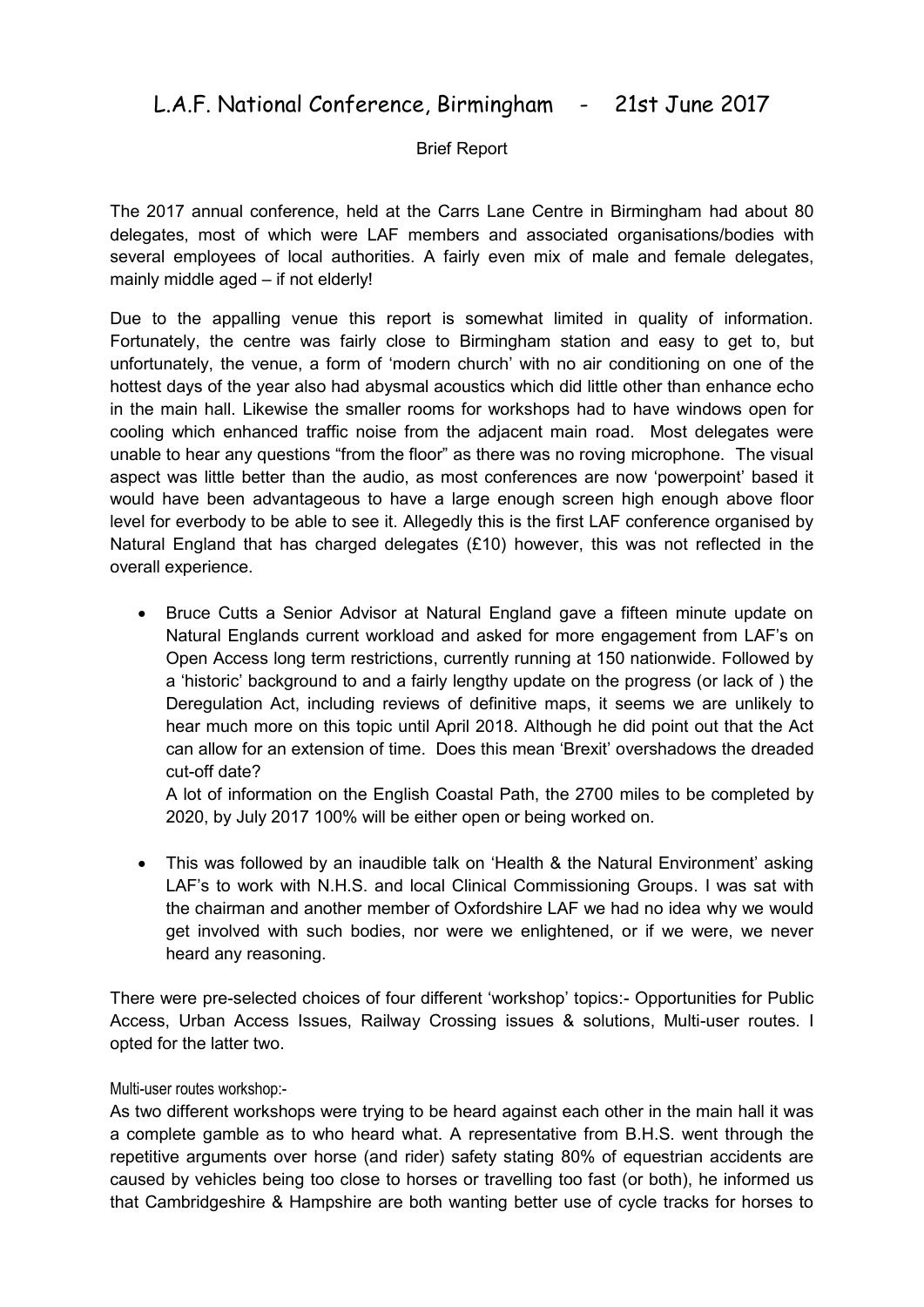keep them off roads. He closed by handing out an interesting B.H.S. publication 'Advice on Surfaces for Horses'.

The representative from Cycling UK (C.T.C.) made some fairly controversial comments about cyclists being allowed to use any path, made no reference to how this would be financed (replace stiles in walls etc with gates) and even irresponsibly suggested cutting off padlocks which prevented cyclists from going where they wanted. *Personal views are that Natural England should not be having speakers that condone such illegal acts.* 

During the lunch break several people asked me about the recent public consultation carried out by North Yorkshire County Council on rights of way maintenance, and asked if I had any idea of the interest shown by the public. That shows that other L.A.F.s were aware of the issue. I couldn't enlighten them.

### Railway Crossing issues & solutions workshop:-

Despite heavy traffic noise, these two speakers were quite informative. One of them from Lincolnshire County Council, had similar issues to North Yorkshire with high-speed ECML running through the county but they possibly have a higher number of active branch lines with footpaths and bridleways crossing them than we have. They were part of a working group formed by the Institute of Public Rights of Way & Network Rail and appeared to be making some progress on what were insurmountable crossing problems as Network Rail have quite stringent 'duty of care' issues with passengers/staff and the associated Health and Safety Act regulations. It is a fairly complex issue which is very much a "case by case" matter, with thought and money some situations which were initially a straight forward 'CLOSE IT' matter have been overcome.

I queried if they were working with 'Heritage' railways, which of course come under the same railway regulations as 'real' railways; as yet, they have not, but emphasised that the safety rules are the same as on Network Rail. We only have two 'Heritage' lines in the county, excluding the North York Moors area.

The conference was scheduled to close at 1600hrs after a half hour Questions & Answers session; I (and several others) didn't stay for this, as the acoustics in the main hall made it fairly pointless.

#### **Conclusion**

Compared to the very good regional LAF conference at Leeds last year this was not a good use of public money, train fare alone (£130ish) and being away from home for fourteen hours makes a 'National' conference unviable.

*I raised the matter of the dire venue with Natural England, by e-mail. This is their response: Thanks for your feedback – I was not at the event or involved with the booking so I have forwarded your comments to Jon Smith.* 

*I have added your comments to my own database of venues as it is not one that I have used and looking at your comments I will not be using it in the future.*

Paul A. Sherwood...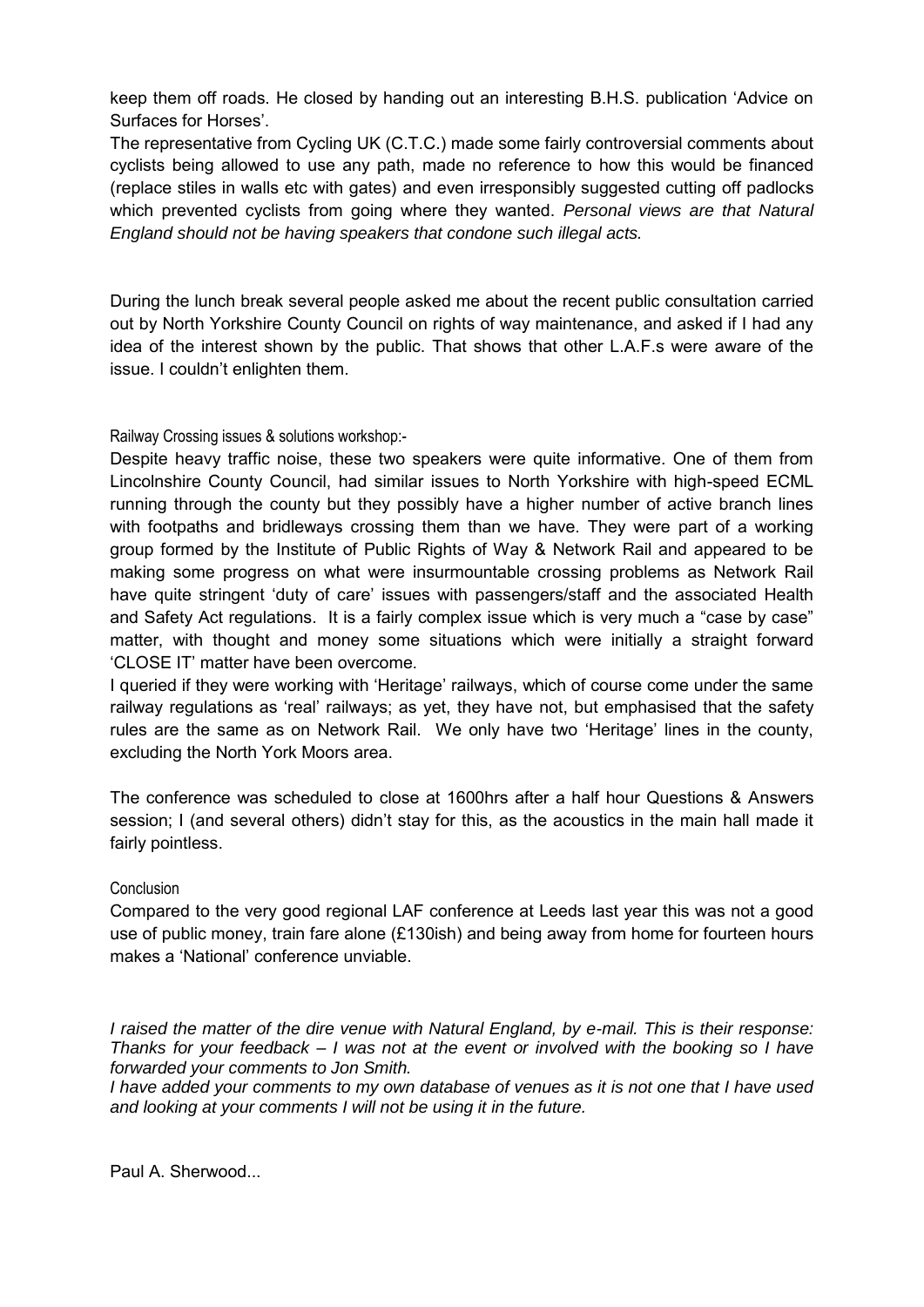# *To: Pippa Langford NE*

Congratulations on managing to arrange yesterday's meeting. The location caused problems not just for our disabled members but was not conducive to the type of meeting.

I would have liked to have had a discussion about LAFs generally and I thought that the last session was going to be about that but it was not.

I would like to see a National LAF having a similar format to the original NCAF, of which I was a member. NE has said that there are no funds. We have a regional LAF and we exist with no funds and rely on the goodwill of our members and NE and the Local Authorities e.g. for a meeting room.

I guess that if I was to beg NE to have a National LAF as described you will reject it. It was rejected when suggested at Sheffield about two years ago.

I had a chat with someone who chairs a Regional LAF including Surrey. They have problems with off road vehicles. I thought that it only happened in the North!!

We could learn from one another. It would good of NE would arrange and pay for the Chairmen of the Regional LAFs to get together.

With help from NE we try to see the minutes of other Regional LAFs in which are near us. Could I suggest that if we are not going to have a National LAF or a chairman's meeting then NE should find some time/money to ensure that all the minutes of the Regional LAFs are easily available. Please do not say they it can be done on Huddle, Huddle is not always easy to navigate. Could there not be one place when NE could ensure that we all see the others minutes?

Regards and thank you for yesterday.

## *Jerry Pearlman*

Dear All

Responding to Jerry's email about the venue etc.

Whilst I think Birmingham is geographically suited for a national event, I agree the venue did not meet our needs.

 Jerry's points about the lack of opportunity for members to have focussed discussion certainly chimed with me. As Dave Waterman pointed out, the room was filled with people with a wealth of knowledge and experience, but they weren't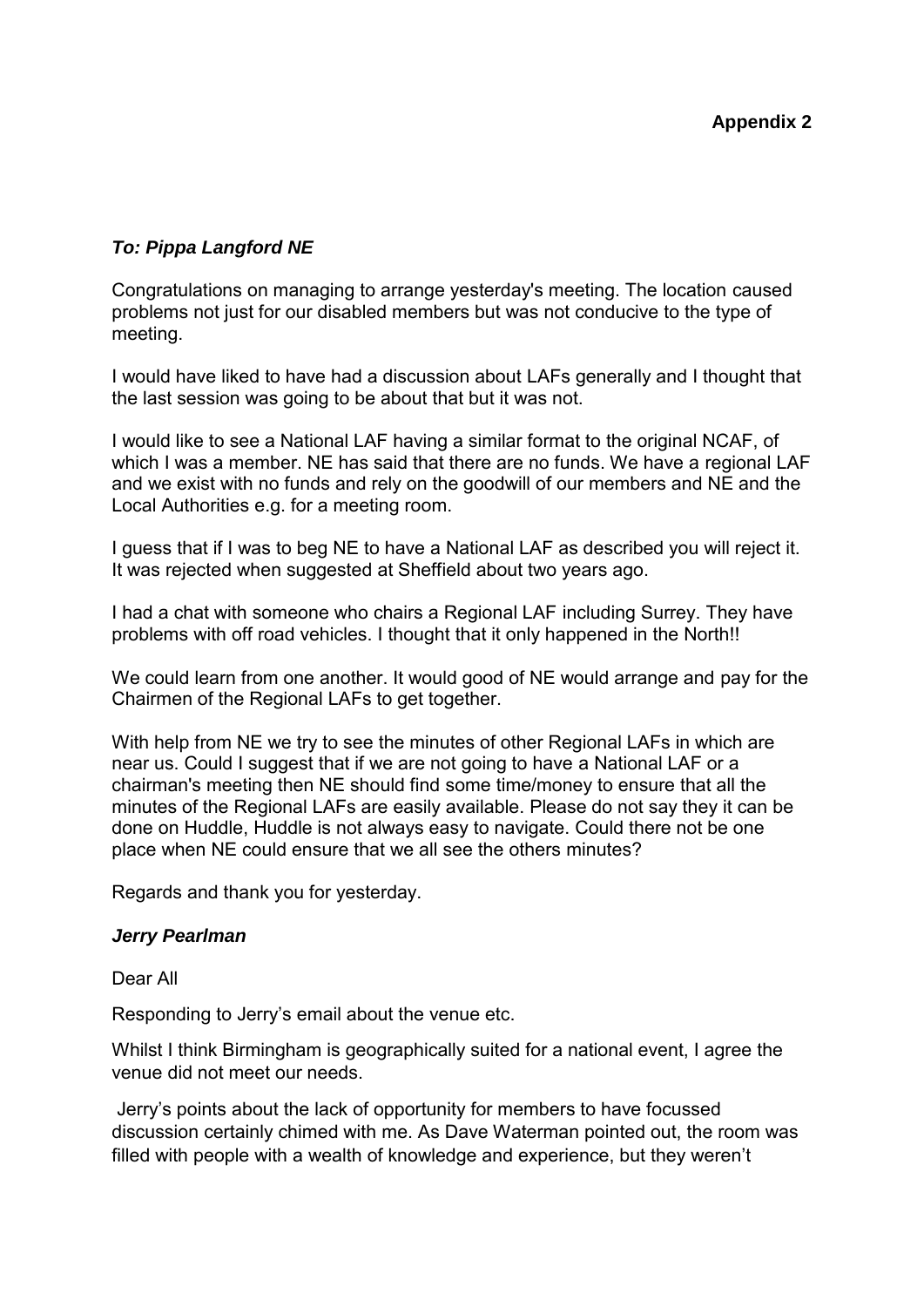allowed a communal way to share it or exchange views on current challenges. Perhaps the next conference could allow time for focussed general discussion.

Although we will get an opportunity to comment on the content when the papers are circulated, my initial thoughts about the day:

## **The Event:**

**Statutory Access, Bruce Cutts** – it is encouraging that a substantial amount of access has been secured in perpetuity to the National Nature Reserve land and that it will be made available on line. News that the Coastal Path will be delivered on time is also good.

**Health and the Natural Environment, Sarah Preston** – explained DEFRA is developing a 25 year Environment Plan focusing on delivering health benefits. This will allow for the creation of "Nature Based Interventions" for people suffering from various ailments. I found this helpful as members of my LAF have recently met with the Head of Public Health (Bradford) to explore ways we can work beneficially together. Although there was willingness on both sides to take it further, it was not clear how. This presentation contained some good ideas. However, I remain puzzled by what seems an over complicated approach to the obvious fact that the natural environment is good for people.

**Deregulation Act update, Dave Waterman** – I appreciated that Dave attended despite not being able to give us a definite time frame for going forward. I have mixed feeling about the slight hint that the cut-off date may be delayed. On one hand, time is getting very tight but on the other it allows the potential to kick the issue into the long grass yet again.

**ROWIPS, Pippa Langford** – the overall message was that our ROWIP reviews should be ambitious and forward looking despite the current lack of funding. Pippa also explained that ROWIPs need to broaden their scope to deliver wider benefits such as improved health outcomes, active transport, tourism and social cohesion. The MENE online tool [http://naturalengland.tns-global.com/Default.aspx](http://scanmail.trustwave.com/?c=2863&d=1vnd2eHGdMkbOogCBxxgD-4EnZfzLiHQVNAWeucMaw&u=http%3a%2f%2fnaturalengland%2etns-global%2ecom%2fDefault%2easpx) should be used to evaluate the proposals. Also, Exeter University are also in the process of developing a tool called ORVAL [http://leep.exeter.ac.uk/orval/.](http://leep.exeter.ac.uk/orval/) As some ROWIPs in our region are up for review this year, it is helpful to be able to feed this back to our respective councils. Pippa also clarified that funding will come from Central Sport England. I have since emailed her to ask for more detail about potential funding.

**The Workshops** – I attended:

**1. Urban Access Issues** – this was awful. No preparation and very little discussion – learned nothing.

**2. LAFs Changing Times, New Approaches** – representatives from Shropshire CC explained that it has altered the composition of their LAF works and how it works under a new pilot approach supported by Defra and NE. At first I thought they may be onto something. They had identified many problems in their LAF common to others, e.g difficulty in attracting new members, achieving actual results and a lack of